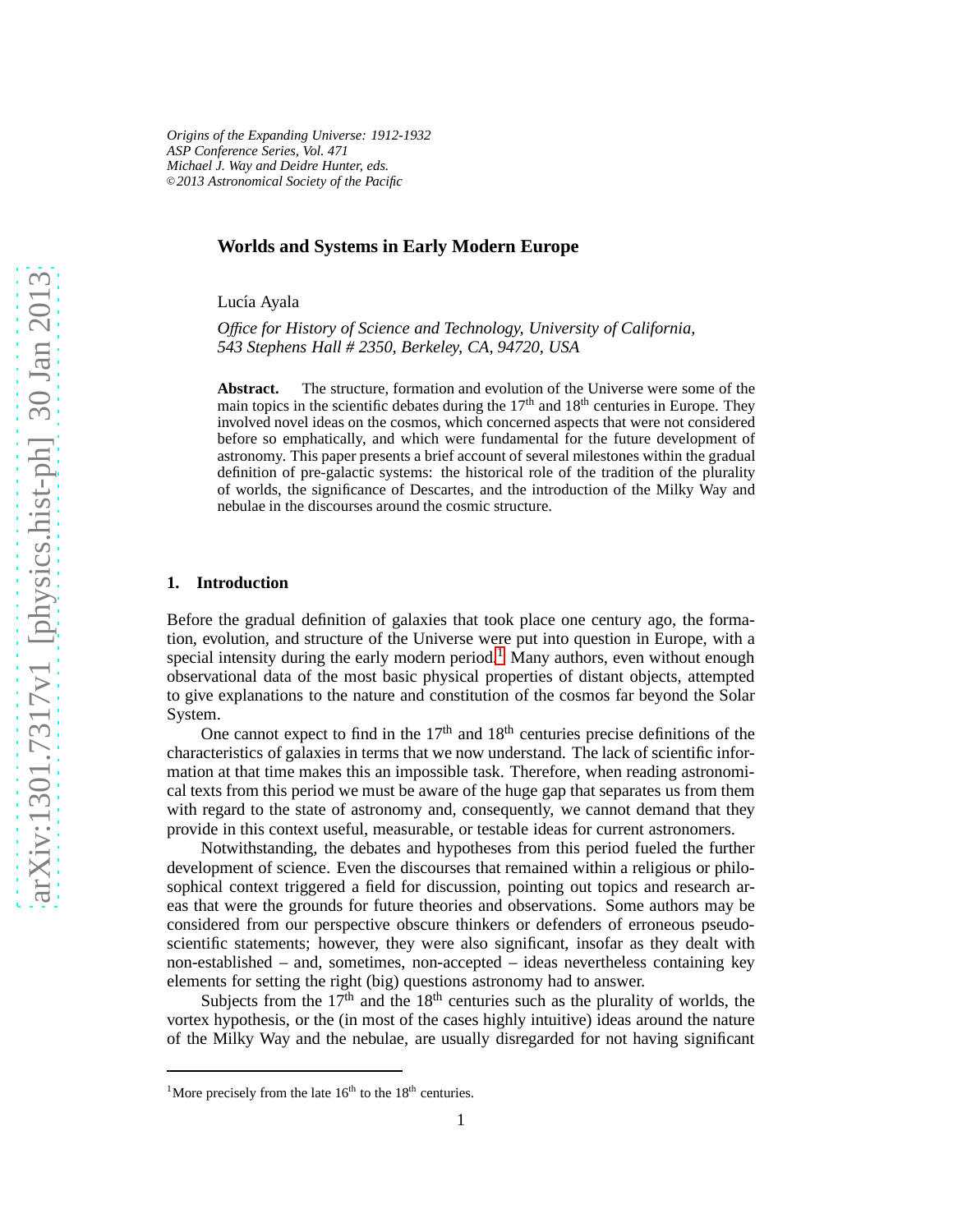scientific value. However, without these debates, the formulation of 'right' theories could not have taken place.<sup>[2](#page-1-0)</sup>

In this text I present some basic considerations for a better understanding of certain aspects from the history of astronomy in the early modern period that made possible a gradual awareness of the actual structure of the Universe: the vortex hypothesis, the plurality of worlds, and the first speculations on the Milky Way and the nebulae, which were discussed in Europe by many scientists and philosophers, such as Descartes, Swedenborg, or Kant, during the  $17<sup>th</sup>$  and  $18<sup>th</sup>$  centuries. Just after this period William Herschel focussed the investigations on nebulae, finally leading to modern galaxy studies.

## **2. The historical significance of the plurality of worlds**

One of the most radical starting points for the 'new astronomy' that arose at the end of the  $16<sup>th</sup>$  century and consolidated in the course of the  $17<sup>th</sup>$  and  $18<sup>th</sup>$  centuries in Europe was the idea that the cosmos is composed of a plurality of worlds. This notion involved many innovative ideas, which were widely discussed together or separately but, in any case, which were perceived by the authors of that time as a single and solid tradition. It generated a trend in scientific and philosophical texts that contributed, on the one hand, to put emphasis on the question about the structure of the Universe and, on the other, to popularize scientific topics in an unprecedented way.

The Russian-French historian of science Alexandre Koyré (1892–1964) proposed in the middle of the  $20<sup>th</sup>$  century a very lucid approach to early modern science based on the ideas around the structure of the Universe as a whole (Koyré 1957). His inquiry was basically centered on how authors from the  $17<sup>th</sup>$  and  $18<sup>th</sup>$  centuries tackled the question of the infinitude of the Universe. This way of approaching history, in which Giordano Bruno (1548–1600) is more relevant and revolutionary than Copernicus (1473–1543), puts forward important (and until then mostly forgotten) elements to comprehend the change of mentalities that gradually led to the modern world. While Koyré attracted our attention to the radical transformation that took place during this time with regard to the general notions on the structure of the Universe (his famous statement "from a closed world to an infinite Universe"), a critical approach to the tradition of the plurality of worlds can provide the most relevant clues for understanding how the particular constitution of this new (infinite or, at least, unprecedentedly enormous) Universe was defined.

In the early 1980s the tradition of the plurality of worlds was subjected to two major examinations that are still a reference for the field: the well-known investigations by Steven J. [Dick](#page-10-0) [\(1982](#page-10-0)) and Michael J. [Crowe \(1986](#page-10-1)). In spite of the significance of these texts in pointing out the necessity of integrating this topic within a serious

<span id="page-1-0"></span><sup>&</sup>lt;sup>2</sup>For instance, even Slipher's initial redshift measurements at Lowell Observatory in Flagstaff were motivated by some of these 'unfortunate' discussions. Let us remember that Percival Lowell (1855–1916) paid great attention to the nebular hypothesis of planetary system formation and was a fervent defender of the most controversial aspects of the plurality of worlds, i.e. the existence of extraterrestrial life. See the text by Robert W. Smith in this volume for an insight into this aspect of Slipher's work.

Slipher is a good example of the change of times, being placed between the long tradition of speculative and non-testable hypotheses represented by Lowell, and the definitive modernization of astronomy that was partially consolidated after his measurements. For understanding the context of Lowell's ideas in this respect see [Crowe \(1986](#page-10-1)).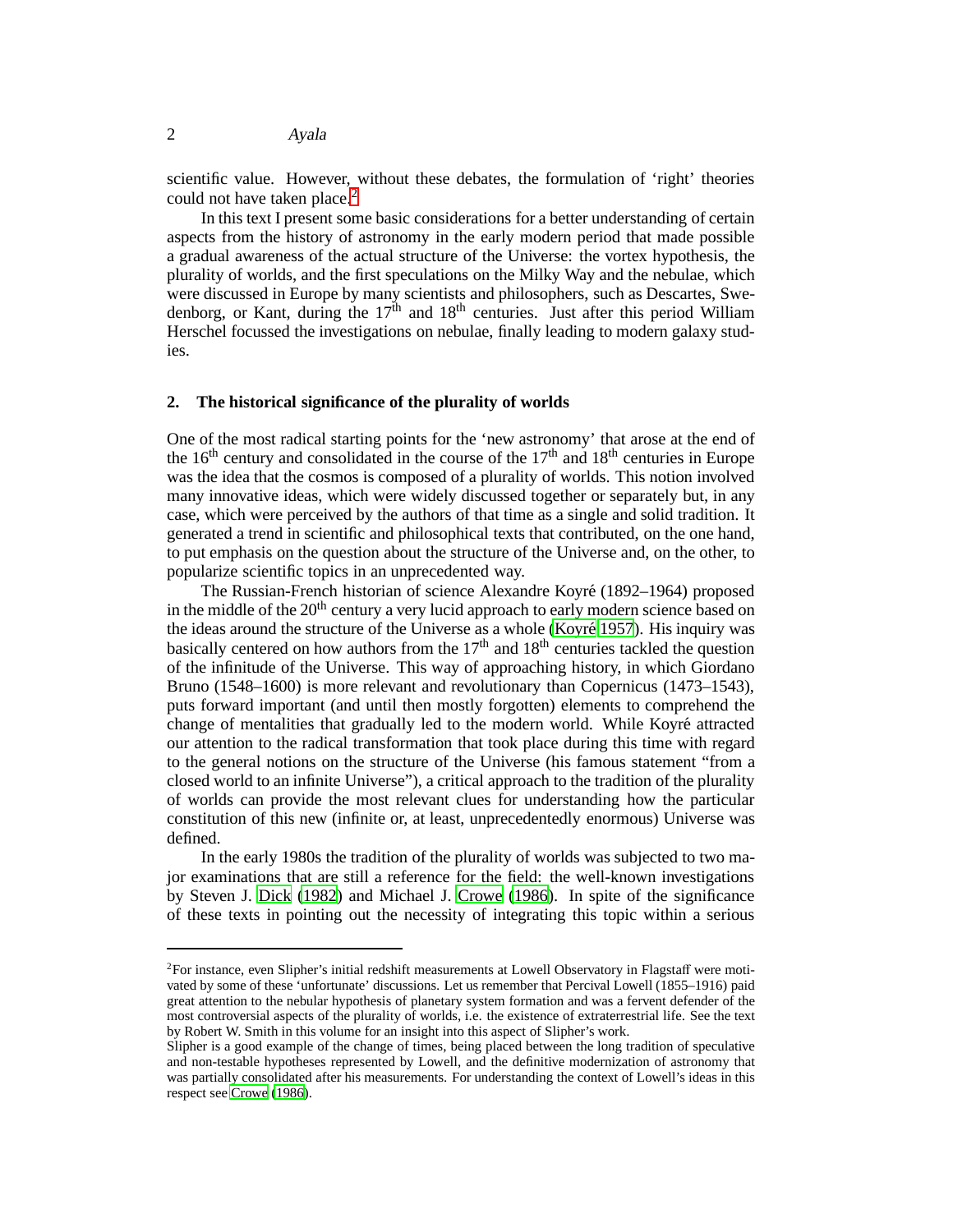history of astronomy, they both put the emphasis on one of the aspects regarding the plurality of worlds, namely the possible existence of extraterrestrial life. However, even though it was a very important topic in the history of astronomy, the most groundbreaking element of this tradition concerned the specific notions around the structure of the Universe, from which the possible existence of life in other heavenly bodies was a side-effect, and not the core of the hypotheses.

The scientific, philosophical, and even literary tradition of the plurality of worlds generated a general debate about the possible constitution of the cosmos beyond the Solar System<sup>[3](#page-2-0)</sup> that stimulated much research, conjecture, and passionate discussion on the topic throughout Europe.

From our perspective, at first glance one may be tempted to undervalue these contributions for not being based on reliable scientific data. However, these ideas can seem astonishing if we put it this way: in spite of the lack of information, only starting from very simple observations and mainly proceeding by reasoning, these authors managed to foresee that the Universe goes far beyond the Solar System and the observable stars, that there are many autonomous and interconnected systems similar to ours (as hy-pothesized in the first stages of the plurality of worlds<sup>[4](#page-2-1)</sup>), and that the Milky Way and the nebulae are evidence for understanding the general structure (such as Wright of Durham or Kant considered, at a time when the intense investigation of nebulae had not yet started<sup>[5](#page-2-2)</sup>). Most of these authors were not able to give precise (or accurate) explanations of the physical properties of the other systems, nor to determine their size or their distances with respect to us. But, in view of the state of the astronomical knowledge within this context at that period, this is not a surprise. These early notions, though imprecise or inaccurate compared to our current understanding, were nevertheless crucial in establishing the framework of the field that had to be explored in the future.

The discussions on the plurality of worlds were not specific references dispersed in various books. Instead, this set of ideas constituted a historical tendency, a body of knowledge that put specific topics into question and generated a particular tradition of authors and texts. As a matter of fact, without taking this chapter of our history into serious consideration, it is impossible to fully understand the early roots of modern notions on the structure of the Universe.

<span id="page-2-0"></span><sup>&</sup>lt;sup>3</sup>The term *world* was commonly used to refer to a complete unit within the puzzle of the Universe, i.e. a system containing (at least potentially) all the elements present in the Solar System: a central star and several planets orbiting around it. These planets could have related satellites and could be inhabited. As mentioned above, the main references in the secondary literature about the plurality of worlds highlight this last element, rather than giving a comprehensive approach to all the implications that the worlds involve.

<sup>&</sup>lt;sup>4</sup>See [Fontenelle \(1686\)](#page-10-2), one of the more important texts that popularized this field.

<span id="page-2-2"></span><span id="page-2-1"></span><sup>5</sup>When Kant published his *Theory of Heaven*, William Herschel, the astronomer who would systematically look for and observe nebulae, was only 17 years old. Nevertheless, it is important to remember that Herschel was not the first person who noticed the existence of nebulae. Ancient astronomers had observed many of them without the aid of a telescope. References to nebulae appear also in other cultures. For instance, the very first image of the Andromeda Nebula was published by the Arab astronomer al-Sufi in *Kitab al-suwar al-kawakib al-thabitha* [The Book of Fixed Stars] around 964. For a brief introduction to the main pre-Messier studies on nebulae see [Jones \(1969,](#page-10-3) pp. 21-8).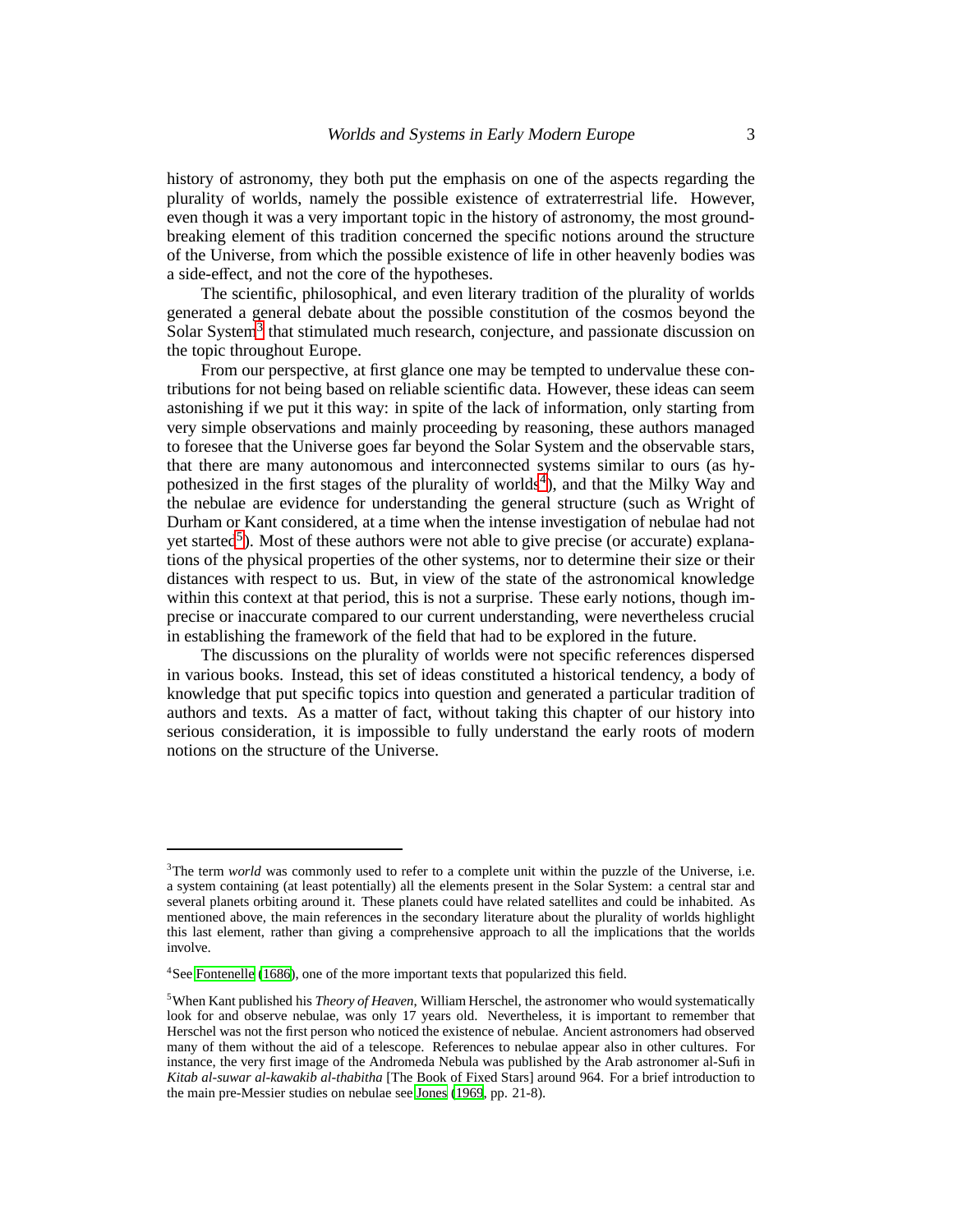### 4 Ayala

## **3. The leading role of Descartes' cosmology**

A similar role to Giordano Bruno in Koyré's analysis is played by René Descartes (159[6](#page-3-0)–1650) within the history of the plurality of worlds,  $6$  even though he did not fo-cus on the 'worlds' themselves, but rather on the vortices.<sup>[7](#page-3-1)</sup> With his physical model, Descartes revolutionized the way of thinking about the structure of the Universe. Furthermore, unlike Bruno, he was not prosecuted for his thinking, such that this kind of debate became generally accepted.

In his major scientific texts [Descartes \(1644,](#page-10-4) [1664\)](#page-10-5) developed the first serious attempt in early modern Europe to understand the nature and physics of extrasolar systems. He postulated the probable existence of many entities outside the Solar System, which should be similar to it in their basic characteristics but, at the same time, independent, autonomous, and able to interact among each other.

Descartes not only described a Universe made up of independent and distant systems, but also how these vortices were formed and were subjected to an ongoing evolution. Thus, the works mentioned above were entirely devoted to explaining the formation, evolution and construction of the Universe. During the centuries that preceded him, the origin of the Universe was sometimes discussed, but mostly within the religious framework of the Bible (more precisely the Book of Genesis). Through his works, Descartes initiated the trend of taking cosmology into consideration strictly within a scientific perspective. Afterward, other authors tackled the origin and evolution of the Universe as a normal topic in astronomy, while there were still authors who confused them with religious notions. This was not the case with Descartes; he kept religious explanations out of his understanding of the physical world.

Fascinated by the idea of a vast Universe composed of a multitude of systems, many authors embraced the vortices as the most revolutionary hypothesis in astronomy

<span id="page-3-0"></span><sup>&</sup>lt;sup>6</sup>In the sense of being the main figure within the history of a specific concept that modernized the picture of the Universe – infinity in the case of Bruno, and the existence of many extrasolar systems in Descartes'. Although both ideas were discussed since ancient times, Bruno and Descartes initiated a new tradition making these concepts central in their respective worldview.

One may think that Giordano Bruno would be the principal authority within the plurality of worlds. However, he was not. Let us remember that the Inquisition condemned him to death and burned him in Rome in 1600 for his heretical thoughts. His misfortune made him a forbidden reference and, consequently, many later authors of the plurality of worlds never cited Bruno. Instead, they followed Descartes' physics – be it for defending it, or for contradicting it.

<span id="page-3-1"></span><sup>7</sup>We cannot forget that the vortices hypothesis had a parallel and autonomous development with respect to the plurality of worlds. Descartes defined the structure and evolution of the Universe in terms of vortices. According to him, there were many – literally, an "indeterminate" number of – systems similar to the Solar System, which were made of a fluid matter in continuous motion. Owing to the fluidity and the intrinsic motion (hence the name of vortices), the systems (and therefore the entire Universe) were in constant change. They were autonomous entities but, at the same time, interacted with the adjacent vortices, colliding with them, causing the extinction of weaker or smaller systems, or increasing their size by merging with them. Descartes explained the properties of the celestial matter as a basis to understand the nature of cosmic evolution. However, he did not consider the 'worlds' as his followers did. For instance, the debate on extraterrestrial life was irrelevant for him. For a comparison between the Cartesian vortices and the picture of the Universe according to modern cosmology see [Ayala & Forero-Romero \(2011](#page-10-6)), also available online at http://arxiv.org/abs/1110.6772.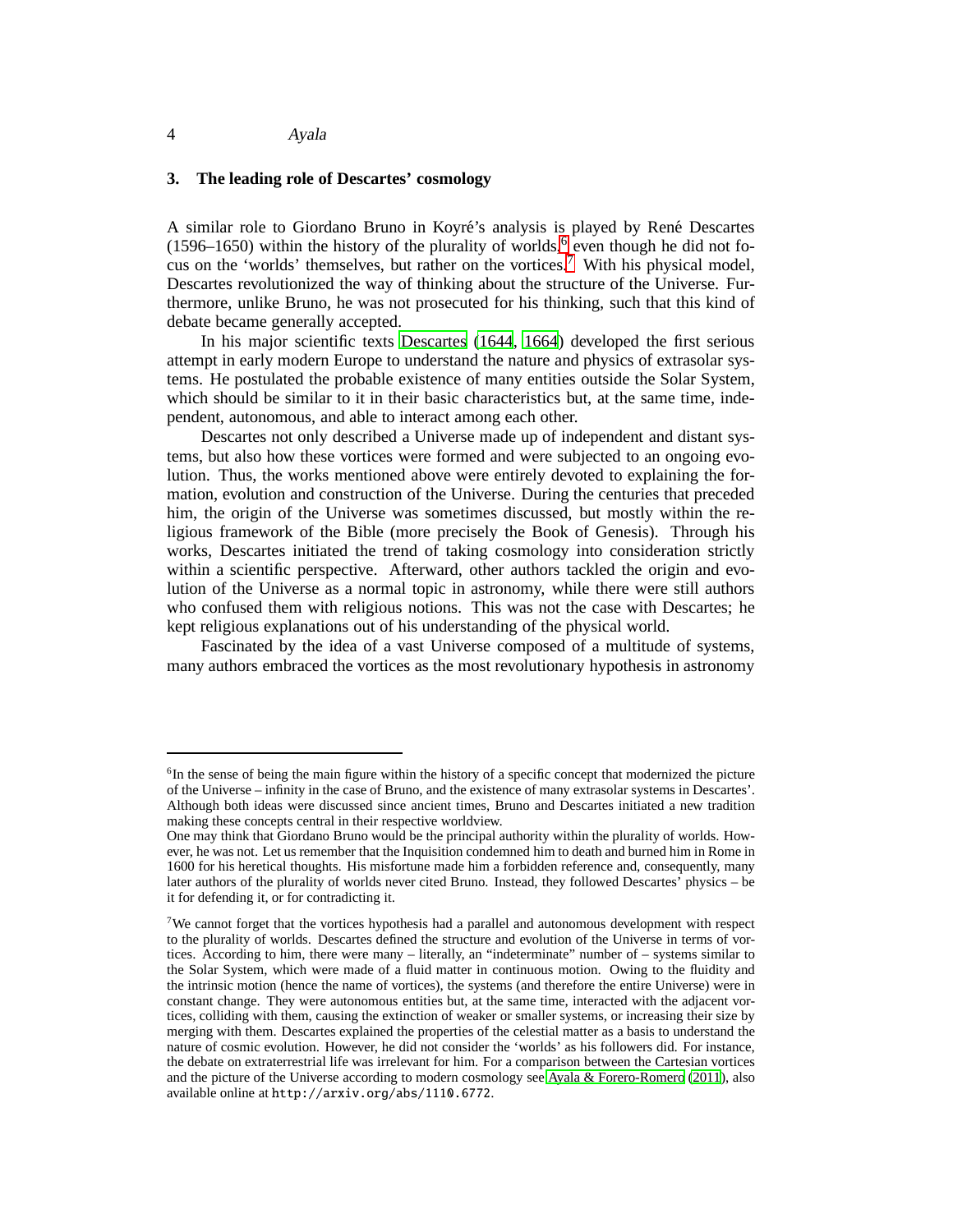so far, which became the paradigm for a secularized science.<sup>[8](#page-4-0)</sup> This new corpus of ideas achieved exceptional popularity mainly owing to the great success of the book *Conversations on the Plurality of Worlds*, published by Bernard Le Bovier de Fontenelle (1657–1757) in Paris in 1686 and republished again and again in many countries and languages throughout the course of several centuries (see [Fontenelle 1686](#page-10-2); [Ayala 2011\)](#page-10-7). Fontenelle, following Descartes' ideas, helped in a significant way to change the general opinion of Europeans regarding the structure of the Universe.

At that point in history, neither the Milky Way nor the nebulae had a prominent position in the explanations on the structure of the Universe. Instead, the Solar System – or the solar vortex, which according to the Cartesian terminology, contained the Solar System – was the paradigmatic piece in the constitution of the cosmos. In other words, in the pre-galactic cosmos, the Solar System was the referential unit. Although the Cartesian vortices and the worlds were not defined according to the dimensions or properties of the galaxies, they represented a necessary initial step within a gradual change of paradigms regarding the constitution of the Universe.<sup>[9](#page-4-1)</sup>

# **4. Swedenborg's cosmos: "Expansion" in an "active space"**

One century after the publication of Descartes' texts, his vortex hypothesis was still considered a valid model. This was in spite of the supporters of Newton, who usually set them in opposition and, as a result, systematically discarded all ideas coming from the French scientist. One of the late advocates of the vortices was the Swedish scientist and theologian Emanuel Swedenborg (1688–1772), a 'mystic scientist' in a similar way to Thomas Wright of Durham (in fact they were contemporaries; see Sect. [5\)](#page-6-0), as he was also driven by scientific and religious motivations without making any distinction between them. Nevertheless, the most analytical and scientific part of their hypothesis was relevant in view of the later development of science, especially in the context of cosmology.

In *The First Principles of Natural Things* [\(Swedenborg 1743\)](#page-11-1),<sup>[10](#page-4-2)</sup> Swedenborg developed a complete description of the formation and evolution of the Universe according to the vortices, while providing many of the details that had remained unelaborated by Descartes. He described the Universe in terms of its transformation processes: the many systems are (after Descartes) in a constant process of collision, merging, vanishing, and change. The systems of his cosmos were being created or destroyed at all times. He conceived the cosmic structure as a Russian doll, in which all elements were contained within larger structures:

<span id="page-4-0"></span><sup>&</sup>lt;sup>8</sup>Because his explanations were independent from religious thought, many authors from the French Enlightenment defended Descartes and the vortices, at a time when their scientific truthfulness was seriously questioned.

<span id="page-4-1"></span><sup>9</sup>These research areas motivated a growing interest in the structure of the Universe – a Universe that was gradually conceived as larger and more complex with the passing of time, and went from being based on vague suppositions to being confirmed by observations and measurements.

<span id="page-4-2"></span> $10$ For the quotes from this text I use an English translation done one century later. Since the English of the translation is as obscure as the original Latin, sometimes I add an explanation within the quote itself in order to make it easier to understand. The original edition was the first volume of *Opera philosophica et mineralia* [\(Swedenborg 1743\)](#page-11-1).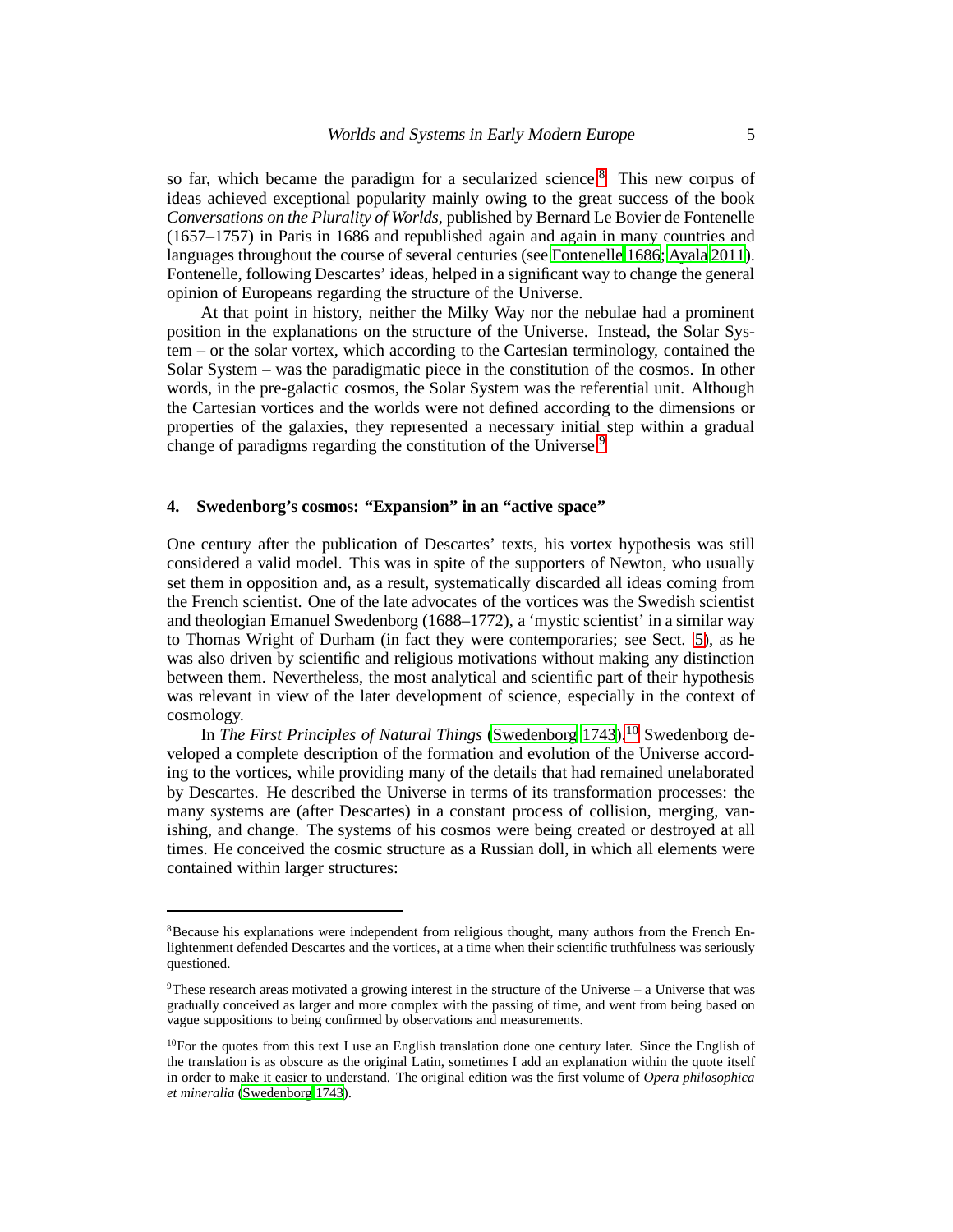Hence may arise new heavens one after the other; in these heavens, new vortices and mundane [i.e. planetary] systems; in these vortices and systems, new planets; around the planets, new satellites (Vol. 2 [Swedenborg](#page-11-2) [1846](#page-11-2), p. 240).

Swedenborg identified two notions from which to analyze the cosmos: its "figure and motion or, geometry and mechanism" (Vol. 2 [Swedenborg 1846,](#page-11-2) p. 261) – what we would now call its 'structure' and 'evolution.' Following these parameters, he explained the process of the formation of the Solar System, which took place within the solar vortex. As stated by the vortex hypothesis, the particles are always in motion. According to that, Swedenborg defined the Universe as an "active space" many times.

In the beginning, all matter in the Solar System was condensed around the Sun, like a crust. By the action of its intrinsic motion, this matter separated from the center (i.e. the proto-Sun) and expanded itself until it reached the borders of the solar vortex:

[This crust of matter], being endowed with a continual gyratory motion round the sun, in the course of time removes itself farther and farther from the active space [i.e. the Sun at the center]; and, in so removing itself, occupies a larger circle of space (Vol. 2 [Swedenborg 1846,](#page-11-2) p. 261).

When this matter reaches the border of the vortex, it collapses and forms a kind of belt that is still rotating round the Sun. Since the motion does not cease, the belt or ring naturally continues evolving: it condensates and forms planets and satellites. After the system has been formed, Swedenborg considered different possibilities for its later evolution: it could subside inwardly or outwardly toward another system but, in general, the proto-solar system should reach equilibrium with the volume of the vortex.<sup>[11](#page-5-0)</sup> For the Swedish scientist this process of consecutive transformations (first, expansion in all directions; second, formation into a ring; third, transformation into "larger and smaller globes", that is, the heavenly bodies) was a scientific fact:

That the expanse becomes attenuated in consequence of forming a larger circle, is a purely geometrical fact (Vol. 2 [Swedenborg 1846](#page-11-2), p. 262).

The expression "active space" is continually used to refer to the Universe or parts of it. As well, the noun "expanse" was also used frequently to describe the process taking place in the formation of the Solar System, such as in this case:

That this belt, which is formed by the collapse of the crustaceous expanse [i.e. the expansion of the crust], gyrates in a similar manner; removes itself to a farther distance; and by its removal becomes attenuated till it bursts, and forms into larger and smaller globes; that is to say, forms planets and satellites of various dimensions (Vol. 2 [Swedenborg 1846](#page-11-2), p. 262).

<span id="page-5-0"></span><sup>&</sup>lt;sup>11</sup>Let us note that for Swedenborg, the "vortices" are like a container where the "systems" are formed. The explanation of Swedenborg was echoed (via Kant) by Pierre-Simon Laplace (1749–1827) in the famous Kant-Laplace nebular hypothesis for planetary system formation; see [Laplace \(1796](#page-11-3)). Nevertheless, Laplace did not mention Swedenborg as a source, and exclusively mentioned Georges Louis Leclerc, Comte of Buffon (1707–1788), as the only person who had seriously dealt with cosmology so far. Contrary to Swedenborg, Laplace put more emphasis on the role of gravity in the formation process.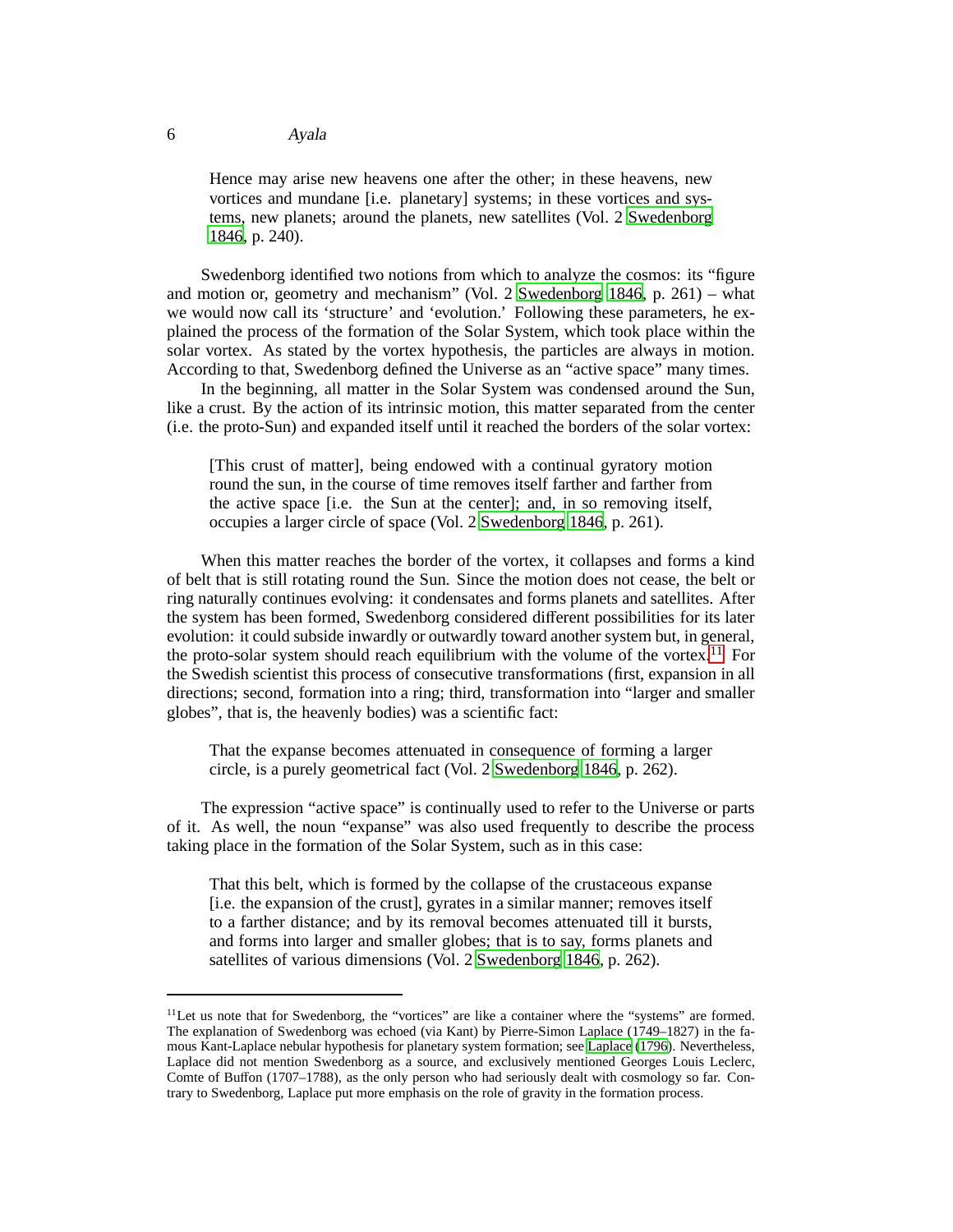Swedenborg did not conceive of the expansion of the Universe in the same terms as we understand it today. Nevertheless, he put emphasis on a key consequence of the physical model based on vortices that was not expressed so clearly before: the expansion of the systems as a natural process of their evolution. From a dense, small area, by their intrinsic spinning motion, the systems progressively become larger:

The tendency of the crust is to fly off [the center] to a greater distance (Vol. 2 [Swedenborg 1846](#page-11-2), p. 262).

Like other authors under the influence of the plurality of worlds, Swedenborg understood that the Solar System was the essential piece in the construction of the Universe. For him, describing the process of the formation of the Solar System implied giving an explanation of the formation of planetary systems in general, which concerned the cosmic structure as a whole. Therefore, the implications of his description of the formation of the Solar System went beyond the system itself, which was assumed as a model to be applied to the general structure. Insofar the authors of this period used to operate by analogy (explaining the observed phenomena of the Solar System in terms of generalizable phenomena), the cosmogony of many authors, like Swedenborg, can be understood as general cosmology – at least, it was so for them.

#### <span id="page-6-0"></span>**5. The Milky Way and the nebulae come into play**

When in 1750 Thomas Wright of Durham (1711–1786) published *An Original Theory or New Hypothesis of the Universe*, [12](#page-6-1) the idea of the plurality of worlds had already been established and validated by a century of intense discussions, a number of publications and diverse reactions.

Wright's principal goal was to integrate the new structure of the Universe into a religious worldview. The English astronomer applied to the usual picture of the cosmos in the  $17<sup>th</sup>$  and  $18<sup>th</sup>$  centuries a personal (thus the "original" included in the title of the book), ambitious and obscure religious order in which God and moral values acquired the same status in the physical world as the stars and the planets. According to him, the Universe is composed of an infinite number of autonomous entities similar to our System, which, following the common notions from the plurality of worlds, can be planetary or star systems that can contain (inhabited) planets or only stars:

[...] the visible Creation is supposed to be full of siderial [sic] Systems and planetary Worlds, so on, in like similar Manner, the endless Immensity is an unlimited Plenum of Creations not unlike the known Universe [\(Wright](#page-11-4) [1750](#page-11-4), p. 83).

Despite the fact that the religious aspect was fundamental to his thoughts and encompassed his main concerns, it is important to mention him in this context for one reason: the role he conferred to the Milky Way and the nebulae as starting points for shaping a hypothesis about the structure of the Universe.

<span id="page-6-1"></span><sup>&</sup>lt;sup>12</sup>For a comprehensive analysis of Wright's hypothesis see the reprint and introduction by Michael A. Hoskin [\(Wright 1971\)](#page-11-5).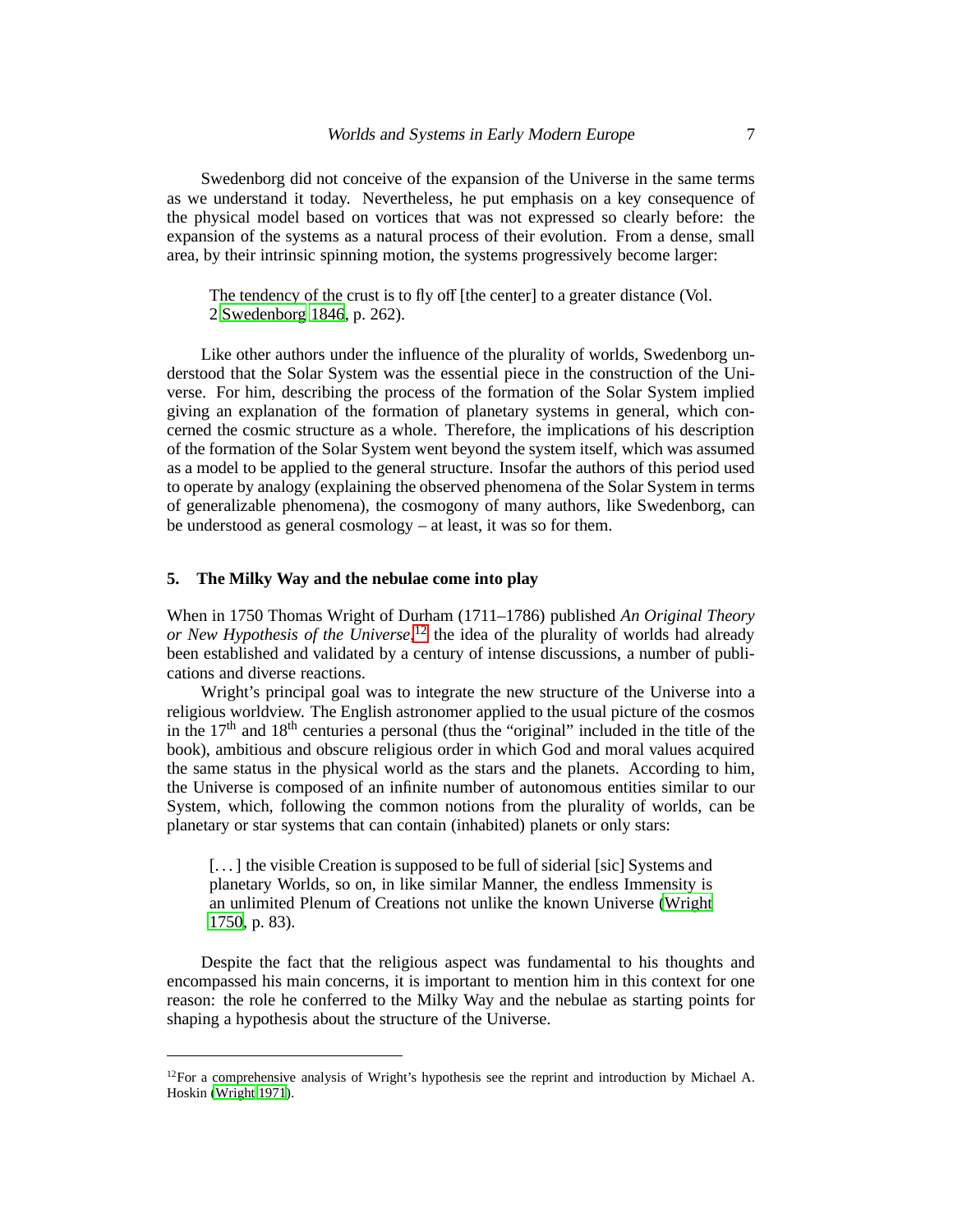# 8 Ayala

He asserted that "there are other luminous Spaces in the starry Regions, not unlike the Milky Way" [\(Wright 1750](#page-11-4), p. 42). After explaining his bizarre ideas of spheres within spheres that have God as the common center of the heavenly bodies in each system (or "Creation"), he argued that the nebulae observed in the sky prove his ideas, since they are actually the distant systems he describes:

That this [the Universe structure he proposed] in all Probability may be the real Case, is in some Degree made evident by the many cloudy Spots, just perceivable by us, as far without our starry Regions, in which tho' visibly luminous Spaces, no one Star or particular constituent Body can possibly be distinguished; those in all likelyhood [sic] may be external Creation, bordering upon the known one, too remote for even our Telescopes to reach [\(Wright 1750](#page-11-4), pp. 83-4).

Regarding the Milky Way, Wright stated:

[H]ow far I have succeeded in my designed Solution of the *Via Lactea*, upon which the Theory of the Whole is formed, is a Thing will hardly be known in the present Century, as in all Probability it may require some Ages of Observation to discover the Truth of it [\(Wright 1750](#page-11-4), p. 66).

According to him, the "Milky Way" we see crossing the sky is the product of a visual effect. For him it has in fact a spherical shape, and is like a shell. The Solar System is embedded in it; thus, we observe the shell of the Milky Way through a tangent view from within. Although this reasoning does not really work, he saw in it a proof for the impression that the system is the shape of a plane. Hence, his famous description of the Milky Way was presented as a supposition, since for him the plane is a visual effect and not its actual shape:

Let us imagine a vast infinite Gulph, or Medium, every Way extended like a Plane, and inclosed between two Surfaces, nearly even on both Sides [\(Wright 1750](#page-11-4), p. 62).

In other words, within his system our Galaxy was a sphere, but we perceive it as a plane because we are immersed in the middle of its shell. Consequently, "to an Eye situated near the Center Point," the Galaxy appears to be a "Zone of Light."

He insisted on the fact that this explanation concerns only the visible aspect of the Universe that is accessible to our senses (i.e. as an optical effect), but is not its real structure. He presented this hypothesis as a possible explanation of what we see in the sky but, as he asserted, "I don't mean to affirm that it really is so in Fact" [\(Wright](#page-11-4) [1750](#page-11-4), p. 62). For him, what was really important was to reconcile the real structure of the cosmos with "the visible Order of its Parts," in this case, the observed Milky Way. This task was obviously hard to fulfill, since his cosmic model was founded on false grounds and was extremely complex due to mixing physical phenomena with religious elements.

Wright failed to outline a correct (and even reasonable) structure of the Universe, but he did foresee that the Solar System, as traditionally argued in the plurality of worlds by then, was not the proper unit to consider regarding the general scale; instead, it was an element of a larger structure composed of systems with a much bigger size. These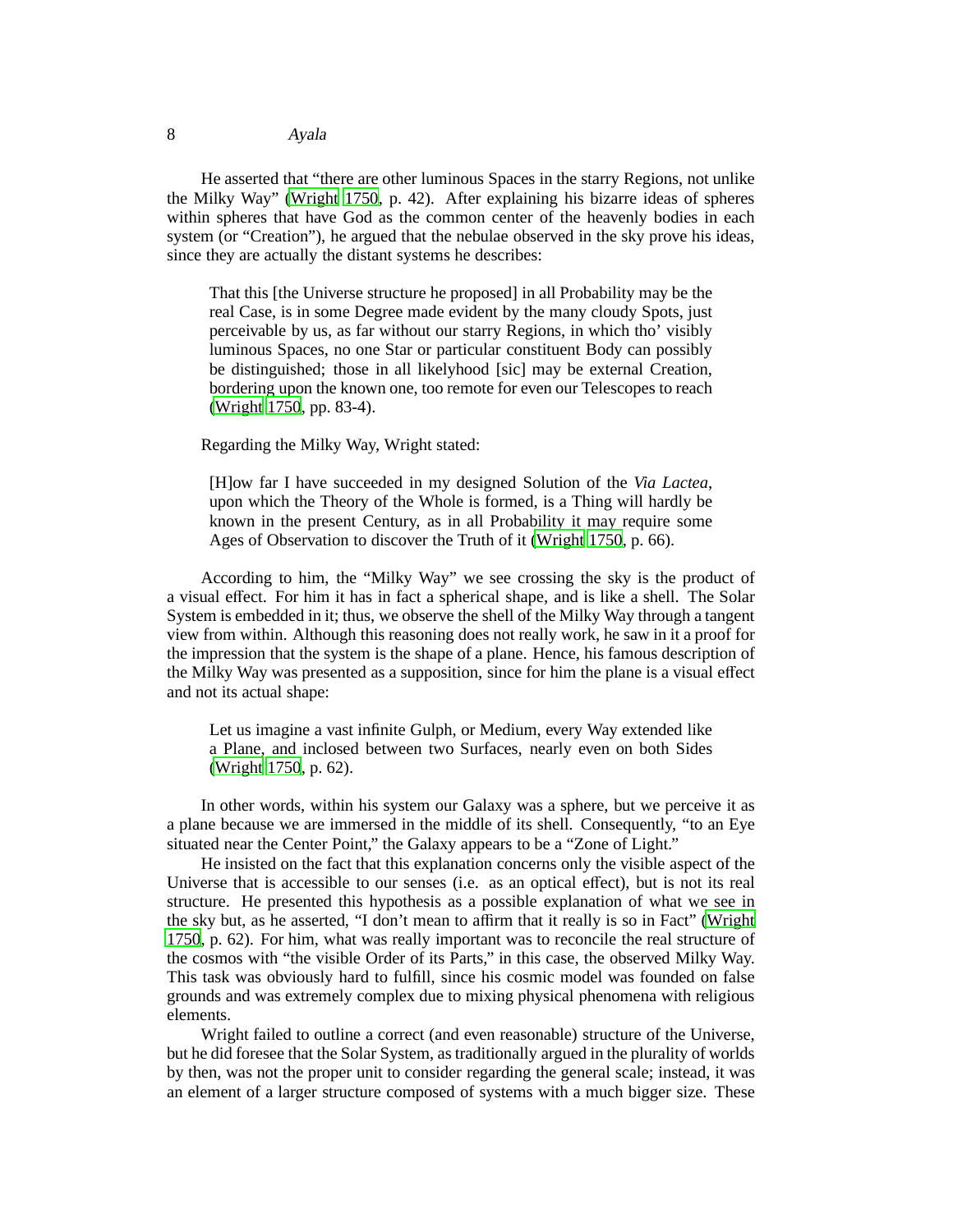aspects of his hypothesis (or 'theory' according to his own terminology), although being secondary elements within his worldview, acquire relevance in view of the future development of astronomy.

Only five years after the publication of *An Original Theory* by Wright, and at the age of 31, Immanuel Kant (1724–1804) brought out the *Allgemeine Naturgeschichte und Theorie des Himmels* [Universal Natural History and Theory of Heaven] [\(Kant](#page-11-6) [1755](#page-11-6)).

Contrary to popular opinion, the term 'island universes' never appears as such in the *Theorie des Himmels*, although the idea behind it has a notable presence. Kant did discuss other systems that are similar to the Milky Way, and he referred to them using expressions like "similar systems" (ähnliche Systeme), "Systemata", "world systems" (Weltgebäuden, Weltsystemen), "world orders" (Weltordnungen), "heavenly hosts"

(Himmelsheere), or "solar systems" (Sternensysteme). The word 'island' (Insel in German) appears a couple of times in this book, but to refer to a real island (Jamaica), or as a metaphor applied to planets without inhabitants.<sup>[13](#page-8-0)</sup>

By the middle of the 18<sup>th</sup> century, when Kant published this book, the concept of the plurality of worlds was already well-established and was a common topic of discussion in both specialized and popular literature. In fact, he used the same expressions (see the terms listed above) that were usual in this field to designate the structural components of the Universe. But Kant went further and gave the best description (in a contemporary sense) of the cosmic structure so far.<sup>[14](#page-8-1)</sup>

Instead of talking about the concept of island universes, Kant defined what he called a "systemic constitution of the Universe."[15](#page-8-2) In essence, it involved the definition of the components of the Universe's structure as 'systems': the Solar *System* was the basic element; it belonged to the category of planetary *systems*, which were associated with the stars seen in the sky (each star was considered to be a sun, in the sense of forming a planetary system); a group of many planetary *systems*, including ours, forms the Milky Way, which was also defined as a *system* (and described as a plane that constitutes an area of relationships – or "relational area" – caused by its gravitational forces, in which all elements are rotating round its center and whose general shape is elliptic); finally, the nebulae are also *systems* with similar characteristics to the Milky Way and which are so far away from us that their constitutive heavenly bodies blur themselves in a misty appearance. Therefore, Kant's worldview was an intermediary step between the plurality of worlds and more modern day conceptions.

He defined our Galaxy as follows:

The shape of the heavens of the fixed stars has no other principle than the same system constitution in large that the planetary world-edifice [i.e. the Solar System] has in small, inasmuch as all suns form a system whose general relational plane is the Milky Way [\(Kant 1755,](#page-11-6) p. 8).<sup>[16](#page-8-3)</sup>

<span id="page-8-0"></span> $13$  He mentioned that the regions of the sky without any inhabited planet are like a "desert or island" ("eine Wüste, oder Insel") in the ocean of the Universe [\(Kant 1755,](#page-11-6) p. 175).

<span id="page-8-1"></span><sup>&</sup>lt;sup>14</sup>Contrary to Wright, Kant expressed his ideas very clearly without metaphors or obscure analogies, and exclusively pursued scientific goals.

<sup>15</sup>Literally: "systemische Verfassung des Weltbaues."

<span id="page-8-3"></span><span id="page-8-2"></span><sup>&</sup>lt;sup>16"</sup>Die Gestalt des Himmels der Fixsterne hat also keine andere Ursache, als eben eine dergleichen systematische Verfassung im Grossen, als der planetische Weltbau im Kleinen hat, indem alle Sonnen ein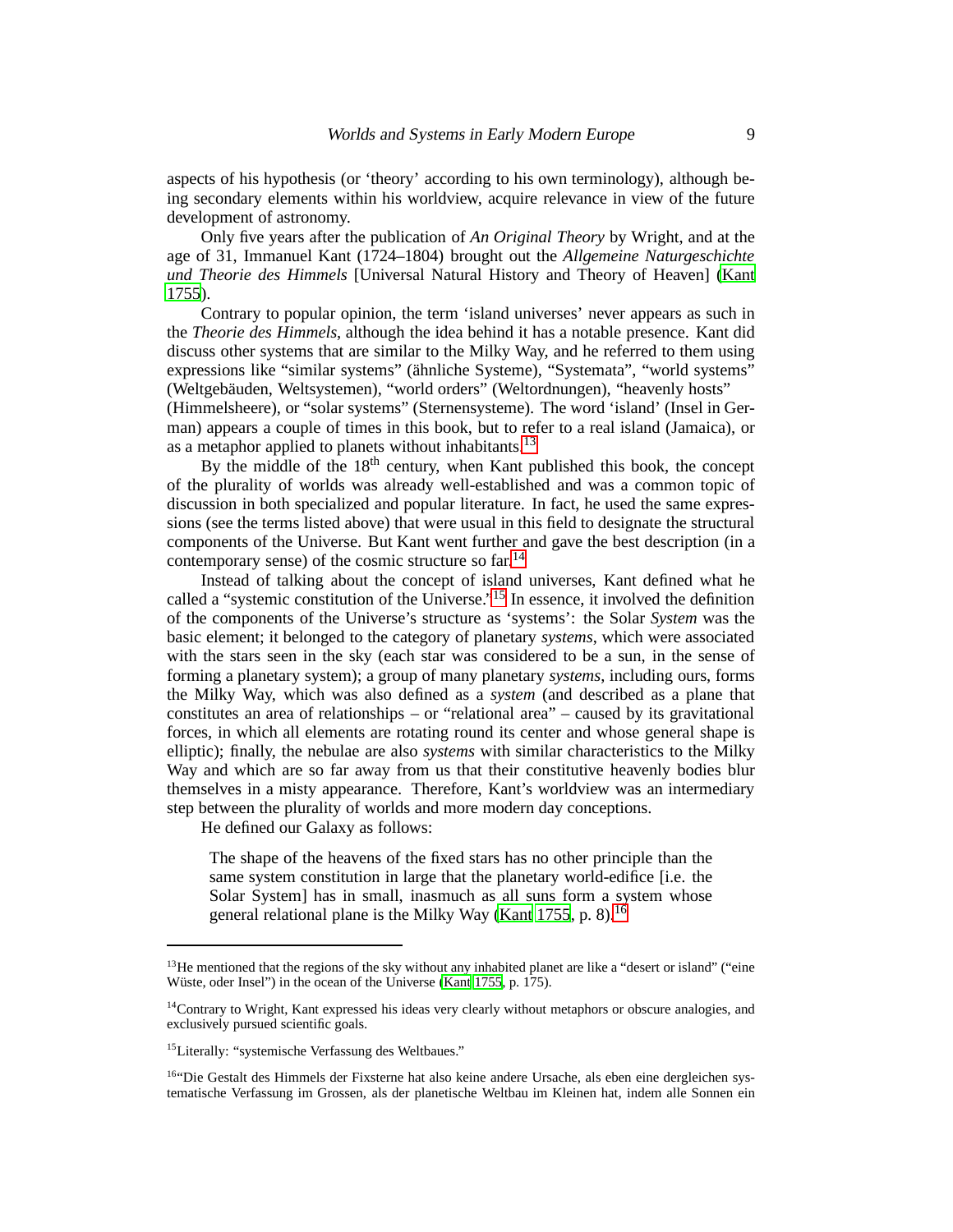### 10 Ayala

This quote summarizes the detailed description of the structural components of the Universe expounded in the first part of his book. He built his hypothesis on several steps woven according to increasing scales.

First, he considered that the structure of the Solar System has a similarity with the structure of other neighboring systems:

[...] the fixed stars, just like many suns, are the center of similar systems, all of which may be arranged just as big and as ordered as in our system [\(Kant 1755,](#page-11-6) p. 2).<sup>[17](#page-9-0)</sup>

Second, he stated that all together, they belong to the same entity, namely the Milky Way. For Kant the Milky Way is a big system composed of many star or planetary systems, all with a similar basic structure and characteristics but of a different size and with different elements. He recognized that our Galaxy generates an "area of relationships" which, by virtue of gravitational forces, bunch all the galactic celestial bodies and systems together. He explained how the gravity generated by the Galaxy acts upon the systems belonging to it in a similar way such that the gravity produced by the Sun acts upon the celestial bodies of the Solar System, and likewise the gravity of the other stars has an effect on the respective planetary systems that they form.

In a third step, he followed Wright's hypothesis that nebulae are systems that are similar to the Milky Way. After explaining some of the characteristics of nebulae, he convincingly asserted that:

All this agrees so completely that we should consider these elliptic figures [i.e. the nebulae] as similar world orders, so to speak, Milky Ways [\(Kant](#page-11-6) [1755](#page-11-6), pp.  $14-5$ ).<sup>[18](#page-9-1)</sup>

The German philosopher took a step further than Wright and asserted that the plane ascribed to the Milky Way was not a mere optical effect far from reality, but a hint of its actual shape. According to that, its appearance in the sky is in fact due to its actual shape as a disk, and because the Solar System, from which we observe, is embedded in its plane. To him, this is an "undoubted phenomenon" [\(Kant 1755](#page-11-6), p. 4).

Furthermore, Kant linked (again by analogy) the rotating motion of the Solar System to the entire Galaxy. He even brought the appearance of new stars into question, asking himself if it might be the case that the rotation of the Galaxy causes certain heavenly bodies to become visible or invisible to us depending on their position at each moment.

System ausmachen, dessen allgemeine Beziehungsfläche die Milchstrasse ist."

Note: I prefer to give my own translation of Kant's quotes, since some important concepts are missed or not satisfactorily interpreted in the official translations I have consulted.

<span id="page-9-0"></span><sup>&</sup>lt;sup>17"</sup>[...] die Fixsterne als eben so viel Sonnen, Mittelpunkte von ähnlichen Systemen seyn, in welchen alles eben so groß und eben so ordentlich als in den unsrigen eingerichtet seyn mag."

<span id="page-9-1"></span><sup>18&</sup>quot;Alles stimmet vollkommen überein, diese elliptische Figuren vor eben dergleichen Weltordnungen, und so zu reden, Milchstrassen zu halten."

Kant followed the French astronomer Pierre-Louis Moreau de Maupertuis (1698–1759), who observed that many nebulae are not a perfect circle or sphere, but that they indeed have an elliptic shape [\(Maupertuis](#page-11-7) [1732](#page-11-7)). Kant was absolutely convinced of this and, as he usually operated by analogy, concluded that the Milky Way must also be an elliptic disc.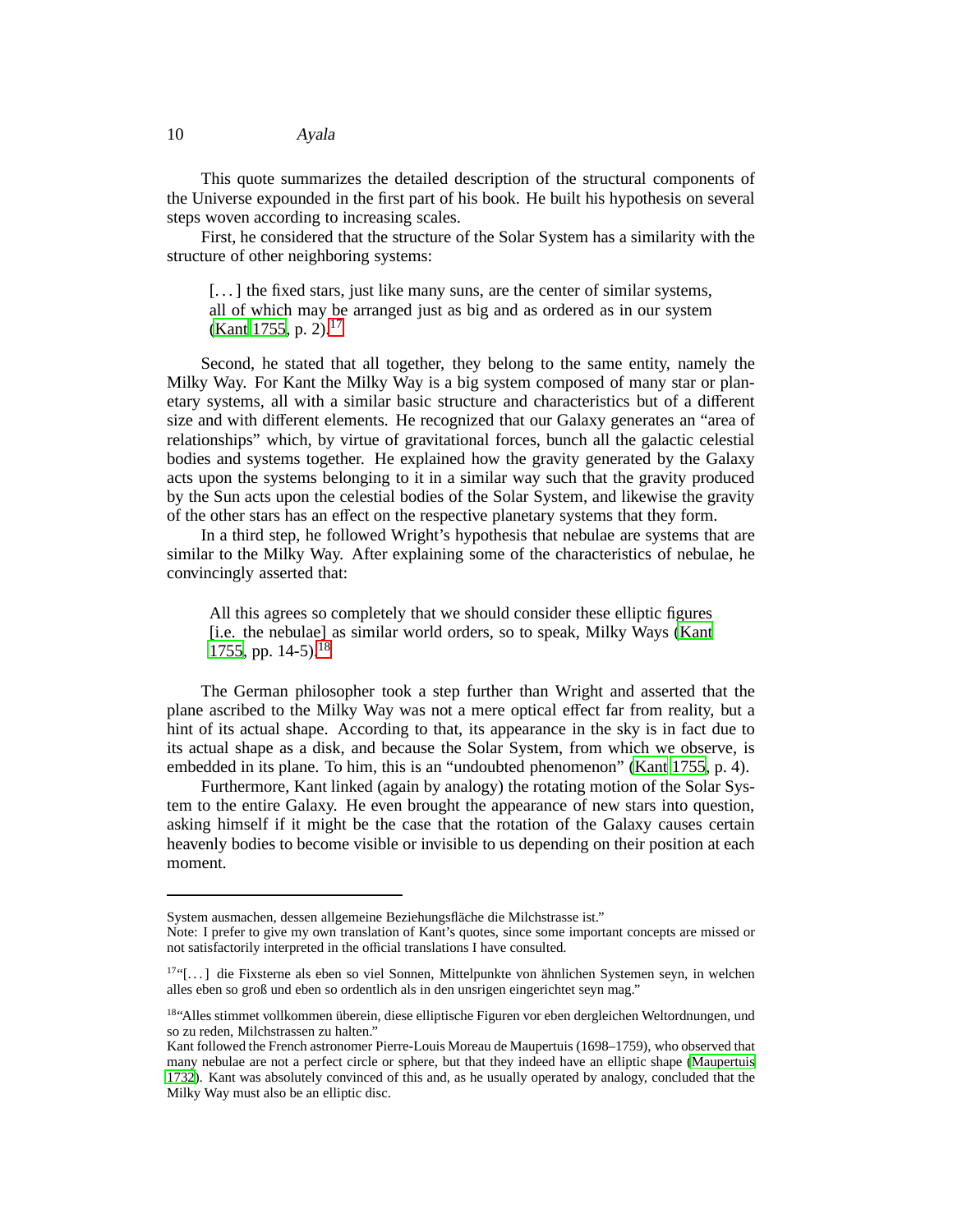To Kant, this description of the Universe's structure is nothing but obvious. For instance, he was astonished by the fact that earlier astronomers did not realize the shape of the Milky Way from its appearance in the sky, which is so clearly distinguishable:

It is surprising that the observers of the sky had not long ago been moved by the nature of this zone clearly distinguishable in the sky, to determine from it the peculiar position of the stars [that are part of it] [\(Kant 1755](#page-11-6), p.  $3)$ <sup>[19](#page-10-8)</sup>

# **6. Conclusion**

The structure, formation and evolution of the Universe were intensively discussed during the early modern period in Europe, becoming one of the most fascinating topics to affect the status of astronomy  $-$  a field in radical transformation at that time. On the one hand, the hypotheses presented above run parallel to the development of other aspects from the history of astronomy, mainly represented by Newton's ideas and his followers. On the other hand, they were the basis for future investigations, such as William Herschel's interest in nebulae.<sup>[20](#page-10-9)</sup> These hypotheses, assumptions, and conjectures make possible a general awareness of the existence of many systems outside the observable and near cosmos. The curiosity, questioning, and revolutionary approaches that arose after them are an essential part of the evolution of astronomy in the context of the structure of the Universe, but also of the evolution of mentalities and philosophical paradigms that led to the modern worldview.

### **References**

- <span id="page-10-7"></span>Ayala, L. 2011, Las Imágenes de los 'Entretiens sur la Pluralité des Mondesde Bernard Le Bovier de Fontenelle. Visualizaciones Astronómicas de una Pluralidad de Mundos / Die Bebilderung der Éntretiens sur la Pluralité des Mondes von Bernard Le Bovier de Fontenelle. Astronomische Visualisierungen einer Vielzahl von Welten (Granada: University of Granada)
- <span id="page-10-6"></span>Ayala, L., & Forero-Romero, J. 2011, Visualising Matter and Cosmologies: an Example Based on a Transhistorical Approach, Column 7, 7, 76

<span id="page-10-1"></span>Crowe, M. J. 1986, The Extraterrestrial Life Debate 1750–1900. The Idea of a Plurality of Worlds from Kant to Lowell (Cambridge: Cambridge University Press)

<span id="page-10-4"></span>Descartes, R. 1644, Principia Philosophiae (Amsterdam: Elzevir)

<span id="page-10-5"></span>— 1664, Le Monde (Paris: Bobin & Le Gras)

<span id="page-10-0"></span>Dick, S. J. 1982, Plurality of Worlds. The Origins of the Extraterrestrial Life Debate from Democritus to Kant (Cambridge/New York/Melbourne: Cambridge University Press)

<span id="page-10-2"></span>Fontenelle, B. L. B. d. 1686, Entretiens sur la Pluralité des Mondes (Paris: Vve. Blageart) Hoskin, M. A. 2012, The Construction of the Heavens: William Herschel's Cosmology (Cam-

<span id="page-10-10"></span>bridge: Cambridge University Press)

<span id="page-10-3"></span>Jones, K. G. 1969, Messier's Nebulae and Star Clusters (New York: American Elsevier)

<span id="page-10-8"></span><sup>19</sup>"Es ist zu bewundern, daß die Beobachter des Himmels durch die Beschaffenheit dieser am Himmel kenntlich unterschiedenen Zone nicht längst bewogen worden, sonderbare Bestimmungen in der Lage der Fixsterne daraus abzunehmen."

<span id="page-10-9"></span> $^{20}$ For more information on the later evolution of the investigations of nebulae see [Hoskin \(2012](#page-10-10)); [Jones](#page-10-3) [\(1969](#page-10-3)); [Steinicke \(2010](#page-11-8)).